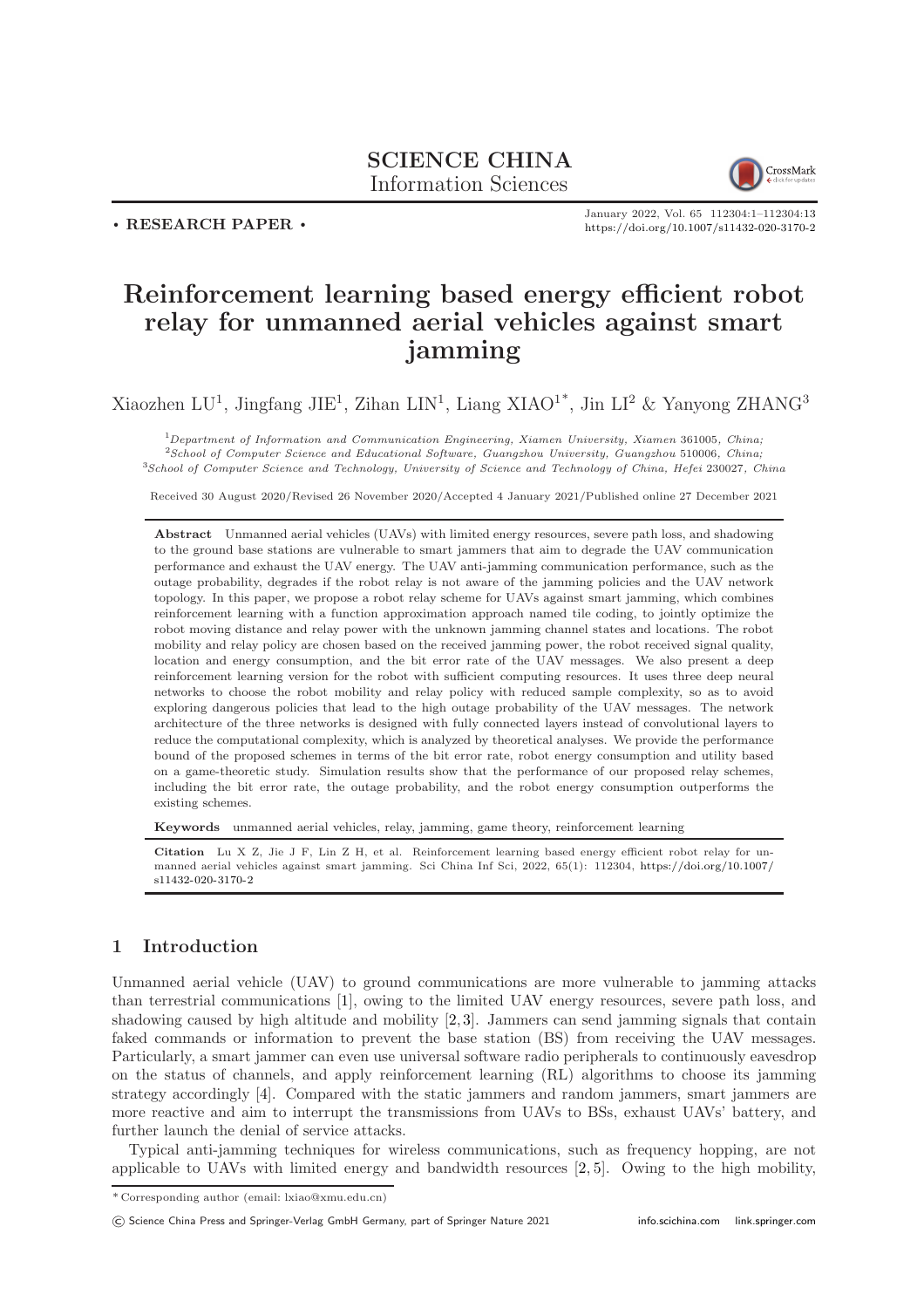UAVs can choose their trajectories to resist jamming. For instance, a smart UAV trajectory design scheme (STUD) in [\[6\]](#page-12-5) optimizes the next waypoint of the UAV to improve the service quality of the sensing task given the required waypoints and save the energy consumption. However, this scheme suffers from severe path loss and requires the UAV to move within a specific area, which may lead to sensing task failure under strong jamming attacks.

Robots can be used as relays to help wireless networks improve the transmission quality against jamming owing to their faster deployment and flexible mobility [\[7\]](#page-12-6). Compared with the fixed relays such as the ground node with limited coverage that are more expensive to deploy [\[7\]](#page-12-6) and the UAV relays that have specific tasks such as the sensing duty [\[8\]](#page-12-7), the robots can help UAVs relay the messages by changing their locations or transmit power to improve the communication performance [\[9,](#page-12-8) [10\]](#page-12-9). For instance, the relay scheme based on spectral graph theory in [\[9\]](#page-12-8) that optimizes the mobility strategy for less energy consumption assumes full knowledge of the jammer location and channel states, which are rarely known by the robot relay in a dynamic UAV-ground communication system under severe jamming.

Inspired by the efficiency in video and strategy board games, reinforcement learning has been used to optimize the transmit power and the trajectory for cellular networks [\[11\]](#page-12-10), mobile communication systems [\[12\]](#page-12-11), and UAV networks [\[13\]](#page-12-12) without the prior knowledge of the network topology and channel states of jammers. For example, the RL-based trajectory control scheme (QTC) designed in [\[11\]](#page-12-10) applies Q-learning to choose the moving strategy based on the other UAVs' location to reduce the packet loss rate. Nevertheless, this relay scheme cannot be directly applied in the robot aided UAV-ground communication system against jamming attacks and thus suffers from the performance degradation.

In this paper, we propose an RL-based robot relay scheme for UAVs against smart jamming. Instead of directly using a standard Q-learning such as QTC in [\[11\]](#page-12-10), the robot relay scheme applies RL to jointly optimize the moving distance and relay power, and uses a function approximation approach named tile coding [\[14\]](#page-12-13) to map all the quantized states into a number of tilings to reduce the storage overhead. More specifically, the robot mobility and relay policy are chosen based on the received jamming power, the robot received signal strength indicator (RSSI), location and energy consumption, and the bit error rate (BER) of the UAV messages, which are used to build the state. Similar to [\[15\]](#page-12-14), a hash function is used to map the current state into several active tiles, in which each tile represents one of the transmission features of the state. This scheme aims to increase the robot utility that contains the signal-to-interference-plus-noise ratio (SINR) and the mobility and transmission energy consumption.

We present a deep RL version for the robot that has enough computing resources to further improve the anti-jamming performance. By combining safe reinforcement learning with deep learning, this scheme avoids choosing dangerous robot mobility and relay policies that cause a high outage probability of the UAV messages and uses three deep neural networks, i.e., an online network, a risk network and a target network, to extract the relay anti-jamming features. More specifically, this relay scheme uses the BER of the UAV messages and the quality of service threshold as the basis to evaluate the risk values of each mobility and relay policy under a specific state. All the three neural networks have the same architecture, including an input layer, a hidden layer, and an output layer. The online network that outputs the Qvalues and the risk network that outputs the long-term risk values are used to choose the mobility and relay policy, and the target network is used to reduce the overestimation of the Q-values. According to [\[6\]](#page-12-5), fully connected layers that provide lower computational and sample complexity than convolutional layers in [\[16\]](#page-12-15) are more effective for wireless anti-jamming communications. Thus, this scheme uses fully connected layers in the three networks for the robot relay scenario to extract the anti-jamming features in the state and thus reduce the exploration overhead.

We formulate a robot relay anti-jamming game, in which the robot chooses its mobility and relay policy for lower BER, outage probability, and energy consumption, and the jammer selects its jamming power to degrade the robot utility with less jamming power. The lower bounds that contain the BER and energy consumption are derived based on the Nash equilibrium. Simulation results based on the UAV-ground transmission model in [\[17\]](#page-12-16) and the log-distance path loss channel model in [\[18\]](#page-12-17) show that the performance of the proposed schemes exceeds STUD in [\[6\]](#page-12-5) and QTC in [\[11\]](#page-12-10) by reducing the BER and the outage probability, saving the robot energy consumption, and increasing the robot utility.

The rest of the paper is organized as follows. We review the related work in Section 2, followed by the robot aided UAV-ground communication model in Section 3. We propose two robot relay schemes for the UAV against smart jamming in Sections 4 and 5. Performance analysis and the simulation results are provided in Sections 6 and 7, and the conclusion is drawn in Section 8.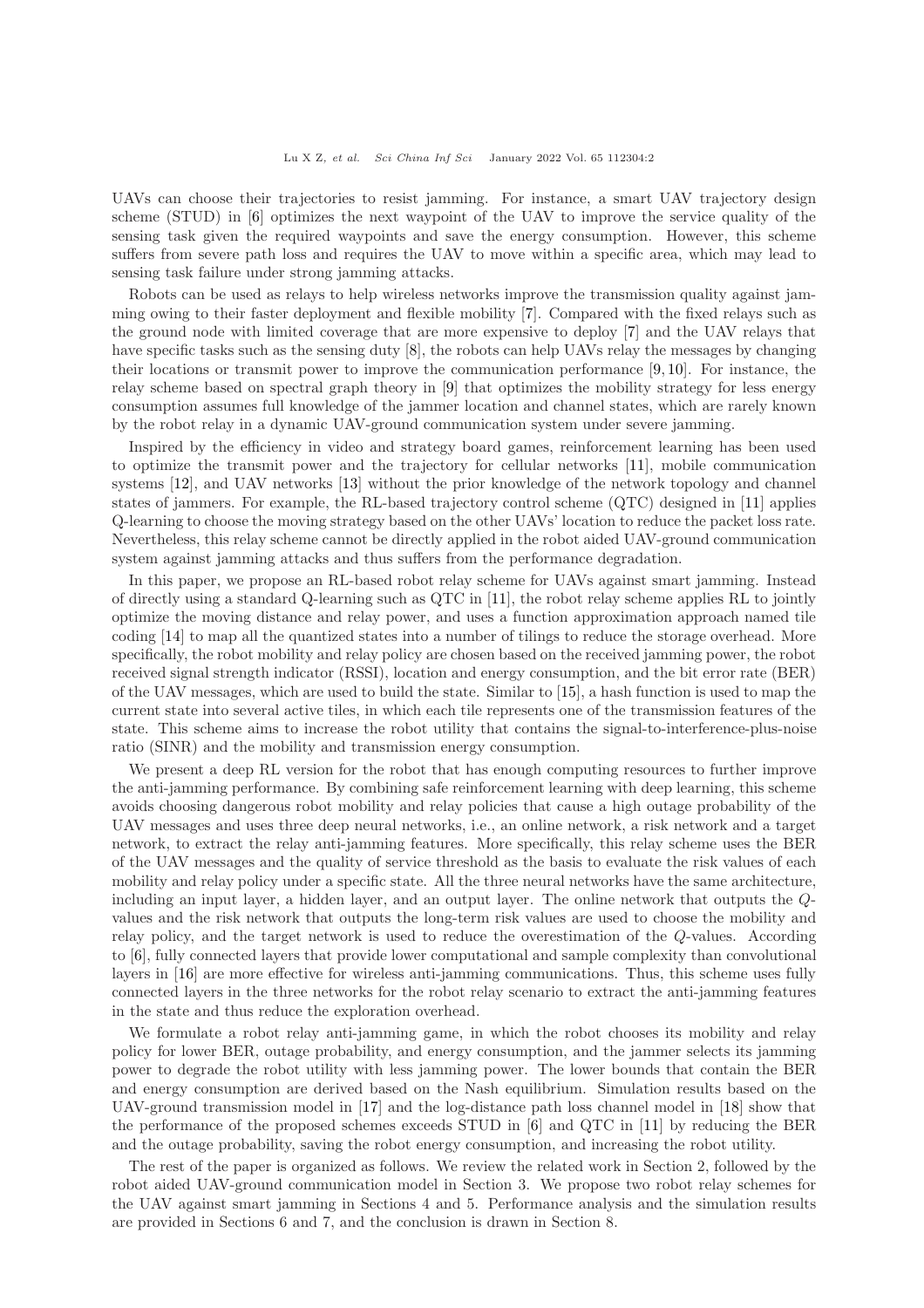### 2 Related work

Power allocation is important for wireless networks against the random jamming [\[19\]](#page-12-18), the fixed jamming [\[20\]](#page-12-19) and the smart jamming attacks [\[21\]](#page-12-20). For instance, the orthogonal frequency-division multiplexing based Internet of Things system in [\[19\]](#page-12-18) formulates a Colonel Blotto game and applies an evolutionary algorithm to find the Nash equilibrium of the formulated game with a lower BER against a random jammer. The stochastic approximation based anti-jamming scheme in [\[20\]](#page-12-19) jointly optimizes the power allocation strategies of the users with energy harvesting based on the channel vector of the jammeruser link for a higher transmission rate and a lower computational complexity. The Bayesian game based power control scheme in [\[21\]](#page-12-20) applies the duality optimization theory to derive the Stackelberg equilibrium against a smart jammer.

Trajectory planning has been used to resist jamming for UAV networks. The UAV in [\[6\]](#page-12-5) applies a Q-network that consists of three fully connected layers to optimize the trajectory for a lower BER and less energy consumption to resist a greedy based smart jammer that can observe the channel status. The user with a single antenna in [\[22\]](#page-12-21) that applies deep recurrent Q-network to choose the moving trajectory with the incomplete channel state information for less energy consumption achieves the SINR upper bound against a smart jammer that supports deep learning.

Relay can help improve the communication performance of wireless networks. The dynamic adaptive anti-jamming scheme in [\[9\]](#page-12-8) uses spectral graph theory to select the relay position based on the Cheegerlike inequalities to increase the achievable capacity of the cognitive radio network against a static jammer and a mobile jammer. The multiple-input single-output system in [\[23\]](#page-12-22) uses the distributed pricing-based optimization to choose the channel access probability of each relay to resist a reactive jammer with limited energy that can eavesdrop on all the available channels simultaneously. The cooperative relay beamforming scheme in [\[24\]](#page-12-23) applies the relaxation approximation method to choose the relay vehicles and the corresponding beamformer for a higher network capacity against the radio frequency jamming attacks. The secure UAV-aided non-orthogonal multiple access (NOMA) scheme as proposed in [\[25\]](#page-12-24) applies convex optimization to optimize the transmit power and precoding vectors for higher network throughput and secrecy rate. The mmWave-enabled NOMA-UAV system as designed in [\[26\]](#page-12-25) jointly optimizes the UAV placement, the hybrid precoding, and the transmit power of users to further improve the energy efficiency and sum rate.

Reinforcement learning helps wireless networks resist jamming attacks without relying on the known jamming strategies. The deep RL based rate adaption scheme in [\[27\]](#page-12-26) reduces the packet loss rate and transmission latency by using the recent dueling neural network and the ambient backscattering against the reactive and smart jammers. The underwater relay node in [\[28\]](#page-12-27) that helps the sensor forward the acoustic signals applies Q-learning and deep Q-network to determine its location and relay power, resist a smart jammer and achieve the BER and energy consumption lower bounds. The cellular system in [\[29\]](#page-12-28) uses a UAV as the relay to resist the Q-learning based jamming attacks and combines deep Q-network with transfer learning to optimize the UAV transmit power with reduced BER and communication overhead, and less energy consumption.

### 3 System model

As illustrated in Figure [1,](#page-3-0) a UAV with multiple sensors such as cameras collects the sensing data such as the traffic information and sends the data to the BS for traffic management with power  $P_U$  and channel gain  $h_{\text{U},\text{B}}^{(k)}$  at time slot k. A robot located at  $(x_1^{(k-1)}, x_2^{(k-1)})$  m receives the UAV message with channel gain  $h_{\text{U},\text{R}}^{(k)}$  and RSSI  $r^{(k)}$  and helps relay the message if the UAV-BS link is interrupted by a jammer.

The robot moves  $a_1^{(k)} \in [-X, X]$  m along the x-axis,  $a_2^{(k)} \in [-Y, Y]$  m along the y-axis to location  $(x_1^{(k-1)} + a_1^{(k)}, x_2^{(k-1)} + a_2^{(k)})$  m, and then relays the message to the BS with power  $a_3^{(k)}$  and channel gain  $h_{\text{R},\text{B}}^{(k)}$ , where X and Y are the maximum moving distance along the two axes. For simplicity, the robot is assumed to have  $L_1$  and  $L_2$  feasible moving distances along the x-axis and y-axis, respectively. The relay power with maximum constraint  $P_R$  is quantized into  $L_3$  levels, i.e.,  $a_3^{(k)} \in \{iP_R/L_3 | 0 \leqslant i \leqslant L_3\}.$ 

The BS applies the combining algorithm as designed in [\[30\]](#page-12-29) that provides an accurate BER estimation without requiring to know the channel state information to combine the messages from the robot and the UAV, and uses the cumulative distribution function of the received signals to measure the BER  $b^{(k)}$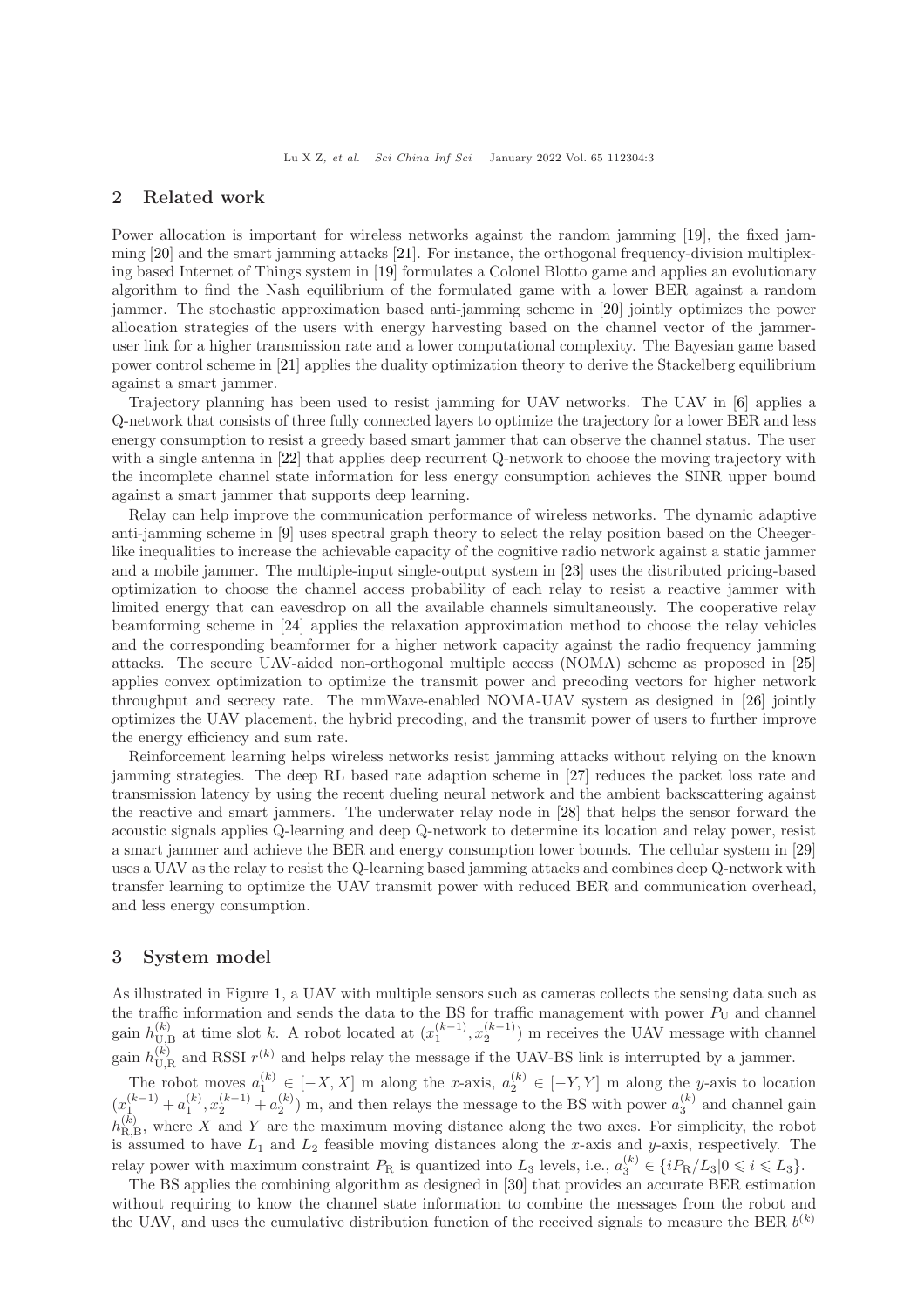<span id="page-3-0"></span>

<span id="page-3-1"></span>Figure 1 (Color online) Illustration of a robot aided UAV-ground communication system, in which the robot chooses its moving distance  $a_1^{(k)}$  and  $a_2^{(k)}$ , and relay power  $a_3^{(k)}$  to help forward the UAV message to the BS against a smart jammer.

|  | Table 1 Summary of symbols and notations |  |  |  |  |
|--|------------------------------------------|--|--|--|--|
|--|------------------------------------------|--|--|--|--|

| Symbol                                                                                                                                         | Description                                                  |  |  |
|------------------------------------------------------------------------------------------------------------------------------------------------|--------------------------------------------------------------|--|--|
| $P_{\mathrm{U}}$                                                                                                                               | UAV transmit power                                           |  |  |
| X/Y                                                                                                                                            | Maximum moving distance of the robot along the x-axis/y-axis |  |  |
|                                                                                                                                                | Feasible moving distances along the x-axis/y-axis            |  |  |
| $\label{eq:2} \begin{array}{c} L_{1/2} \\ a_1^{(k)} \in \left[ -X,X \right]/a_2^{(k)} \in \left[ -Y,Y \right] \end{array}$                     | Moving distance along the $x/y$ -axis at time slot k         |  |  |
| $P_{\rm R/J}$                                                                                                                                  | Maximum relay power/jamming power                            |  |  |
| $L_3$                                                                                                                                          | Feasible relay power levels                                  |  |  |
| $\begin{array}{c} a_3^{(k)} \in \{ \frac{i P_{\text{R}}}{L_3} \mid 0 \leqslant i \leqslant L_3 \} \\ z^{(k)} \in [0,P_{\text{J}}] \end{array}$ | Relay power                                                  |  |  |
|                                                                                                                                                | Jamming power                                                |  |  |
| $\begin{array}{c} h_{\rm U/R,B}^{(k)} \\ h_{\rm U,R}^{(k)} \\ h_{\rm J,R/B}^{(k)} \\ r^{(k)} \end{array}$                                      | Channel gain of the UAV/robot-BS link                        |  |  |
|                                                                                                                                                | Channel gain of the UAV-robot link                           |  |  |
|                                                                                                                                                | Channel gain of the jammer-robot/BS link                     |  |  |
|                                                                                                                                                | RSSI of the signal received by the robot                     |  |  |
| $p_{\rm J}^{(k)}$                                                                                                                              | Jamming power received by the robot                          |  |  |
| $b^{(k)}$                                                                                                                                      | BER of the UAV messages                                      |  |  |
| $\rho_{\mathcal{U}/\mathcal{R},\mathcal{B}}^{(k)}$                                                                                             | SINR of the signal received by the BS from the UAV/robot     |  |  |
| $\rho_{\mathrm{U},\mathrm{R}}^{(k)}$                                                                                                           | SINR of the signal received by the robot from the UAV        |  |  |
|                                                                                                                                                | Robot energy consumption                                     |  |  |

based on the given modulation and channel coding scheme. The SINR of the UAV signal  $\rho_{\text{U},\text{B}}^{(k)}$  and that of the robot signal  $\rho_{\text{R},\text{B}}^{(k)}$  are estimated based on  $b^{(k)}$ , which are sent to the robot. For simplicity, both the robot and the BS are assumed to receive the noise signals with the resulting power given by  $\sigma^2$ .

Jammers aim to degrade the transmission quality of the UAV messages, exhaust the UAV energy, and even launch the denial of service attacks by sending jamming signals. In particular, a smart jammer uses a universal software radio peripheral to continuously eavesdrop the channel transmission status, and then flexibly changes its jamming power to attack the UAV transmission accordingly [\[4\]](#page-12-3). More specifically, the smart jammer that has a maximum power given by  $P<sub>J</sub>$  applies RL to choose the jamming power  $z^{(k)} \in [0, P<sub>J</sub>]$  and sends the jamming signal to the robot and the BS.

The channel gain of the jammer-BS link is denoted as  $h_{J,B}^{(k)}$ . The robot receives the jamming signal with received power  $p_{J}^{(k)}$  $J_J^{(k)}$  and channel gain  $h_{J,R}^{(k)}$ , and then estimates the SINR of the UAV signal denoted as  $\rho_{\text{U},\text{R}}^{(k)}$  based on the RSSI  $r^{(k)}$  and the received jamming power  $p_{\text{J}}^{(k)}$  $J^{(k)}$ . Some important symbols and notations are summarized in Table [1,](#page-3-1) and the time index k is omitted if no confusions occur.

## 4 RL-based robot relay scheme

We propose an RL-based robot relay scheme (RLRR) to determine the mobility and relay policy  $a^{(k)}$  =  $[a_i^{(k)}]$  $\binom{k}{i}$ <sub>1 $\leq i \leq 3$ </sub>. This scheme combines reinforcement learning with a tile coding technique to calculate the Q-values for each mobility and relay policy under the current state denoted as  $o^{(k)}$ , instead of using the iterative Bellman equation to update the Q-values for higher storage efficiency. More specifically, this scheme applies the tile coding technique to map all the feasible states into  $M$  tilings, and each tiling consists of C tiles, with  $C > M$ .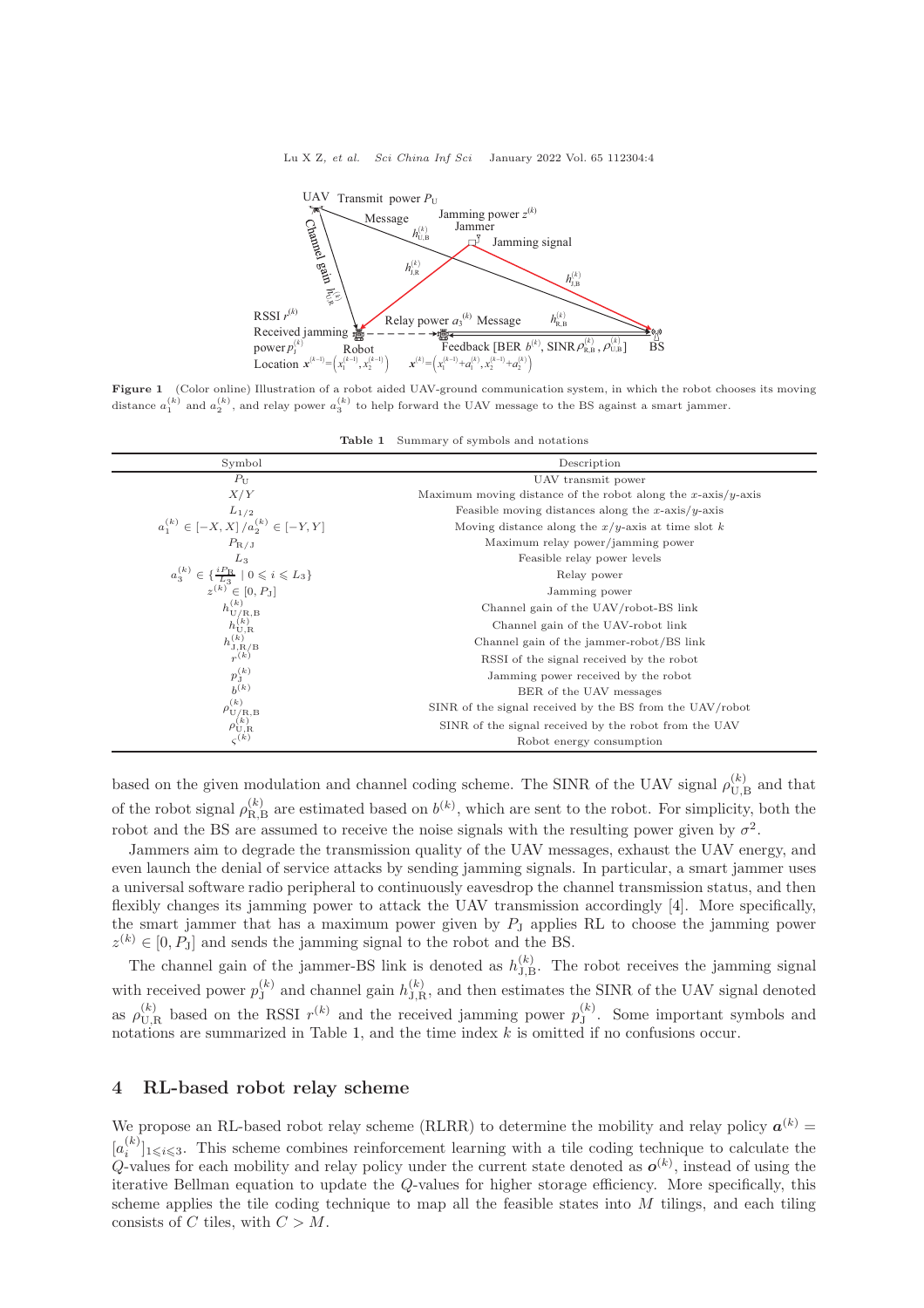The robot measures the received jamming power  $p_{J}^{(k)}$  $J_J^{(k)}$  and the RSSI  $r^{(k)}$ , and observes its location  $(x_1^{(k-1)}, x_2^{(k-1)})$  at time slot k, which are used to form the state. The state  $o^{(k)}$  also relies on the previous energy consumption denoted as  $\zeta^{(k-1)}$  and the previous BER  $b^{(k-1)}$  obtained from the BS, which is given by

<span id="page-4-1"></span>
$$
\boldsymbol{o}^{(k)} = \left[ p_{{\mathbf{j}}}^{(k)}, r^{(k)}, \left( x_1^{(k-1)}, x_2^{(k-1)} \right), \varsigma^{(k-1)}, b^{(k-1)} \right] \in \Omega,\tag{1}
$$

where the continuous state space  $\Omega$  consists of all the available jamming power levels and the feasible RSSIs, moving distances, energy consumption levels and BER levels.

Similar to [\[15\]](#page-12-14), this scheme uses the hash function to map the state  $o^{(k)}$  into M active tiles, denoted as  $\{f(\boldsymbol{o}^{(k)}, \boldsymbol{a}', i)\}_{1 \leqslant i \leqslant M}$ , for each mobility and relay policy  $\boldsymbol{a}' \in A$ , where  $f(\boldsymbol{o}^{(k)}, \boldsymbol{a}', i) \in \{1, 2, ..., CM\}$ is the *i*-th active tile of the state-action pair  $(o^{(k)}, a')$ , and the action set A consists of the  $L_1L_2(L_3 + 1)$ feasible mobility and relay policies.

The weight value denoted as  $\omega(\cdot)$  is the expected utility in the relay process, with each state-action pair having M weight values. More specifically, the weight value of the *i*-th active tile under  $(o^{(k)}, a')$  is given by  $\omega(f(\boldsymbol{o}^{(k)}, \boldsymbol{a}', i))$ . Instead of directly updating the Q-values denoted as  $Q(\boldsymbol{o}^{(k)}, \cdot)$  via the iterative Bellman equation, this scheme uses the  $M$  weight values to compute the  $Q$ -values as follows:

<span id="page-4-2"></span>
$$
Q\left(\boldsymbol{o}^{(k)}, \boldsymbol{a}'\right) = \sum_{i=1}^{M} \boldsymbol{w}\left(f\left(\boldsymbol{o}^{(k)}, \boldsymbol{a}', i\right)\right), \quad \forall \boldsymbol{a}' \in \boldsymbol{A}.\tag{2}
$$

Based on the Q-values  $Q(\boldsymbol{o}^{(k)},\cdot)$  and  $\epsilon$ -greedy algorithm, this scheme chooses the mobility and relay policy  $a^{(k)}$ . As a result, the robot moves to location  $(x_1^{(k-1)} + a_1^{(k)}, x_2^{(k-1)} + a_2^{(k)}$ , and relays the UAV message to the BS with power  $a_3^{(k)}$ . Upon receiving the feedback from the BS, the robot obtains the BER  $b^{(k)}$ , and the SINR  $\rho_{U,B}^{(k)}$  and  $\rho_{R,B}^{(k)}$ . The robot measures the energy consumption  $\zeta^{(k)}$  and estimates the SINR of the received signal from the UAV  $\rho_{\text{U,R}}^{(k)}$  based on the RSSI  $r^{(k)}$  and the received jamming power  $p_{\rm J}^{(k)}$  $J_J^{(k)}$  to compute the utility by

<span id="page-4-3"></span>
$$
u_{\mathcal{R}}^{(k)} = \max\left\{\min\left\{\rho_{\mathcal{U},\mathcal{R}}^{(k)}, \rho_{\mathcal{R},\mathcal{B}}^{(k)}\right\}, \rho_{\mathcal{U},\mathcal{B}}^{(k)}\right\} - c_1 \varsigma^{(k)},\tag{3}
$$

where  $c_1 > 0$  is the coefficient that represents the importance of the energy consumption in the utility evaluation. Let  $\alpha \in (0,1]$  denote the learning rate and  $\beta \in [0,1]$  be the discount factor. As shown in Algorithm [1,](#page-4-0) this scheme uses the iterative Bellman equation to update the M weight values  $\boldsymbol{\omega}(f(\boldsymbol{o}^{(k-1)}, \boldsymbol{a}^{(k-1)}, \cdot))$  similar to [\[15\]](#page-12-14).

<span id="page-4-0"></span>Algorithm 1 RL-based robot relay scheme 1: Initialize M, C,  $\beta$ ,  $\alpha$ , A,  $o^{(0)}$ ,  $a^{(0)}$ ,  $\omega = 0$ ,  $\zeta^{(0)}$ ,  $x^{(0)}$  and  $b^{(0)}$ ; 2: for  $k = 1, 2, ...$  do 3: Measure  $p_{\text{J}}^{(k)}$  and  $r^{(k)}$ ; 4: Observe  $(x_1^{(k-1)}, x_2^{(k-1)})$ ; 5: Form  $o^{(k)}$  via [\(1\)](#page-4-1); 6: for  $a' \in A$  do 7: Map  $o^{(k)}$  into M active tiles,  $\{f(o^{(k)}, a', i)\}_{1 \leqslant i \leqslant M};$ 8: Calculate  $Q(\boldsymbol{o}^{(k)}, \boldsymbol{a}')$  via [\(2\)](#page-4-2); 9: end for 10: Choose  $\boldsymbol{a}^{(k)}$  with  $\epsilon$ -greedy based on  $Q(\boldsymbol{o}^{(k)},\cdot)$ 11: Move to location  $(x_1^{(k-1)} + a_1^{(k)}, x_2^{(k-1)} + a_2^{(k)}$ ); 12: Relay the UAV message with power  $a_3^{(k)}$ ; 13: Receive the feedback from the BS; 14: Obtain  $b^{(k)}$ ,  $\rho_{\text{R},\text{B}}^{(k)}$  and  $\rho_{\text{U},\text{B}}^{(k)}$ ; 15: Measure  $\varsigma^{(k)}$ ; 16: Estimate  $\rho_{U,R}^{(k)}$ ; 17: Calculate  $u_{\rm R}^{(k)}$  via [\(3\)](#page-4-3); 18: **for**  $i = 1, 2, ..., M$  do  $\omega\left(f\left(\boldsymbol{o}^{(k-1)}, \boldsymbol{a}^{(k-1)}, i\right)\right) \leftarrow \omega\left(f\left(\boldsymbol{o}^{(k-1)}, \boldsymbol{a}^{(k-1)}, i\right)\right) + \alpha\left(u_\text{R}^{(k-1)} + \beta \max_{\boldsymbol{a}'\in\mathcal{A}}Q\left(\boldsymbol{o}^{(k)}, \boldsymbol{a}'\right) - Q\left(\boldsymbol{o}^{(k-1)}, \boldsymbol{a}^{(k-1)}\right)\right);$ 20: end for 21: end for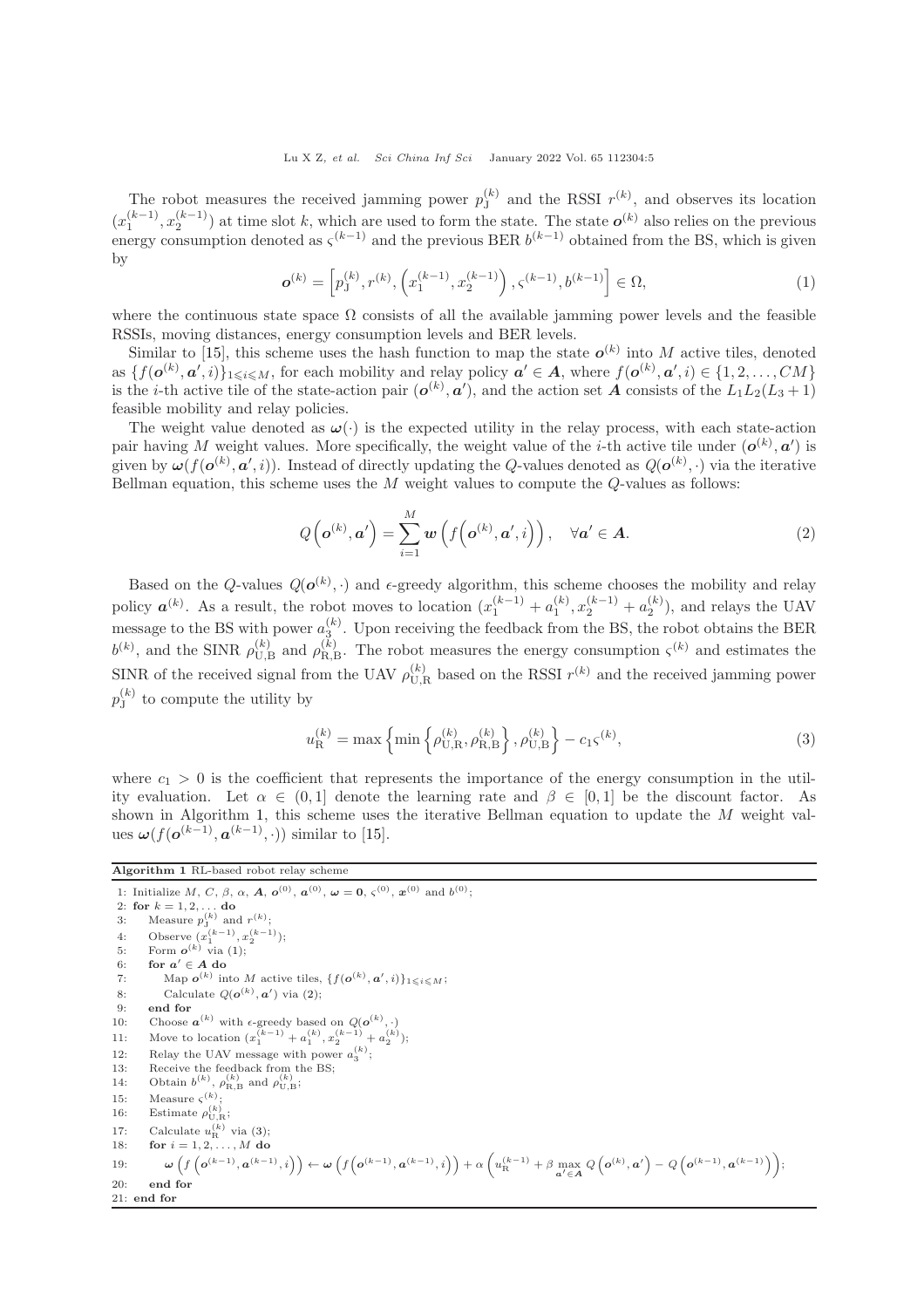<span id="page-5-0"></span>

#### Lu X Z, et al. Sci China Inf Sci January 2022 Vol. 65 112304:6

Figure 2 (Color online) Illustration of the deep RL-based robot relay scheme.

# 5 Deep RL-based robot relay scheme

We propose a deep RL-based relay scheme (DRLRR) with safe exploration for the robot that has sufficient computing resources to resist jamming. This scheme uses three deep neural networks with the same network architecture to avoid exploring the dangerous mobility and relay policies and reduce the overestimation of the Q-values, and uses fully connected layers instead of convolutional layers for lower computational complexity. More specifically, an online network outputs the Q-values, a target network evaluates the Q-values of the chosen mobility and relay policy, and a risk network outputs the long-term risk values.

Similar to Algorithm [1,](#page-4-0) the five-dimensional state  $o^{(k)}$  is formulated via [\(1\)](#page-4-1) and input into the online network with weights  $\varphi^{(k-1)}$  and the risk network with weights  $\theta^{(k-1)}$ . This scheme uses the BER  $b(\boldsymbol{o}^{(k)}, \boldsymbol{a}^{(k)})$  to evaluate the risk of choosing the policy  $\boldsymbol{a}^{(k)} \in A$  under state  $\boldsymbol{o}^{(k)}$ . If the BER  $b(\boldsymbol{o}^{(k)}, \boldsymbol{a}^{(k)})$ is larger than the quality of service threshold defined as  $\xi$ , the risk value of state-action pair  $(o^{(k)}, a^{(k)})$ defined as  $I(o^{(k)}, a^{(k)})$  is set as 1, and 0 otherwise. Let  $\gamma \in [0,1]$  be the discount coefficient that parametrizes the uncertainty regarding the future risk values. The long-term risk values can be defined as  $R(\boldsymbol{o}^{(k)}, \boldsymbol{a}^{(k)}; \boldsymbol{\theta}^{(k-1)})$  which depend on the future N risk values and the weights of the risk network  $\boldsymbol{\theta}^{(k-1)}$ :

$$
R\left(\boldsymbol{o}^{(k)}, \boldsymbol{a}^{(k)}; \boldsymbol{\theta}^{(k-1)}\right) = \sum_{i=0}^{N} \gamma^{i} \boldsymbol{I}\left(b\left(\boldsymbol{o}^{(k)}, \boldsymbol{a}^{(k)}\right) > \xi\right).
$$
\n(4)

As shown in Figure [2,](#page-5-0) the risk network has three fully connected layers, including an input layer with  $q_1$  neurons, a hidden layer with  $q_2$  neurons, and an output layer with  $L_1L_2(L_3 + 1)$  neurons. The hidden layer is activated by rectified linear units (ReLU) and the output layer activated by the softmax function obtains  $L_1L_2(L_3+1)$  risk values of the feasible mobility and relay policies, i.e.,  $R(\boldsymbol{o}^{(k)}, \cdot; \boldsymbol{\theta}^{(k-1)})$ . The online network has the same architecture as the risk network, uses ReLU as the activation function in the hidden layer, and outputs  $L_1L_2(L_3+1)$  Q-values  $Q(\boldsymbol{o}^{(k)}, \cdot; \boldsymbol{\varphi}^{(k-1)})$ .

This scheme uses Q-values and long-term risk values as the basis to choose the mobility and relay policy  $a^{(k)}$ , with the policy distribution given by

<span id="page-5-1"></span>
$$
\Pr\left(\boldsymbol{a}^{(k)} = \tilde{\boldsymbol{a}}\right) = \frac{\exp\left(\frac{Q(\boldsymbol{o}^{(k)}, \tilde{\boldsymbol{a}}; \boldsymbol{\varphi}^{(k-1)})}{1 + R(\boldsymbol{o}^{(k)}, \tilde{\boldsymbol{a}}; \boldsymbol{\vartheta}^{(k-1)})}\right)}{\sum_{\hat{\boldsymbol{a}} \in \mathcal{A}} \exp\left(\frac{Q(\boldsymbol{o}^{(k)}, \hat{\boldsymbol{a}}; \boldsymbol{\varphi}^{(k-1)})}{1 + R(\boldsymbol{o}^{(k)}, \hat{\boldsymbol{a}}; \boldsymbol{\vartheta}^{(k-1)})}\right)}.
$$
(5)

According to the chosen  $a^{(k)}$ , the robot moves to the new location  $(x_1^{(k-1)} + a_1^{(k)}, x_2^{(k-1)} + a_2^{(k)})$  and relays the message with power  $a_3^{(k)}$ . This scheme measures the robot energy consumption  $\zeta^{(k)}$  and estimates the SINR  $\rho_{\text{U,R}}^{(k)}$  to calculate the utility  $u_{\text{R}}^{(k)}$  via [\(3\)](#page-4-3) similar to Algorithm [1.](#page-4-0)

This scheme saves the previous state-action pair  $(o^{(k-1)}, a^{(k-1)})$ , the previous utility  $u_R^{(k-1)}$ , the current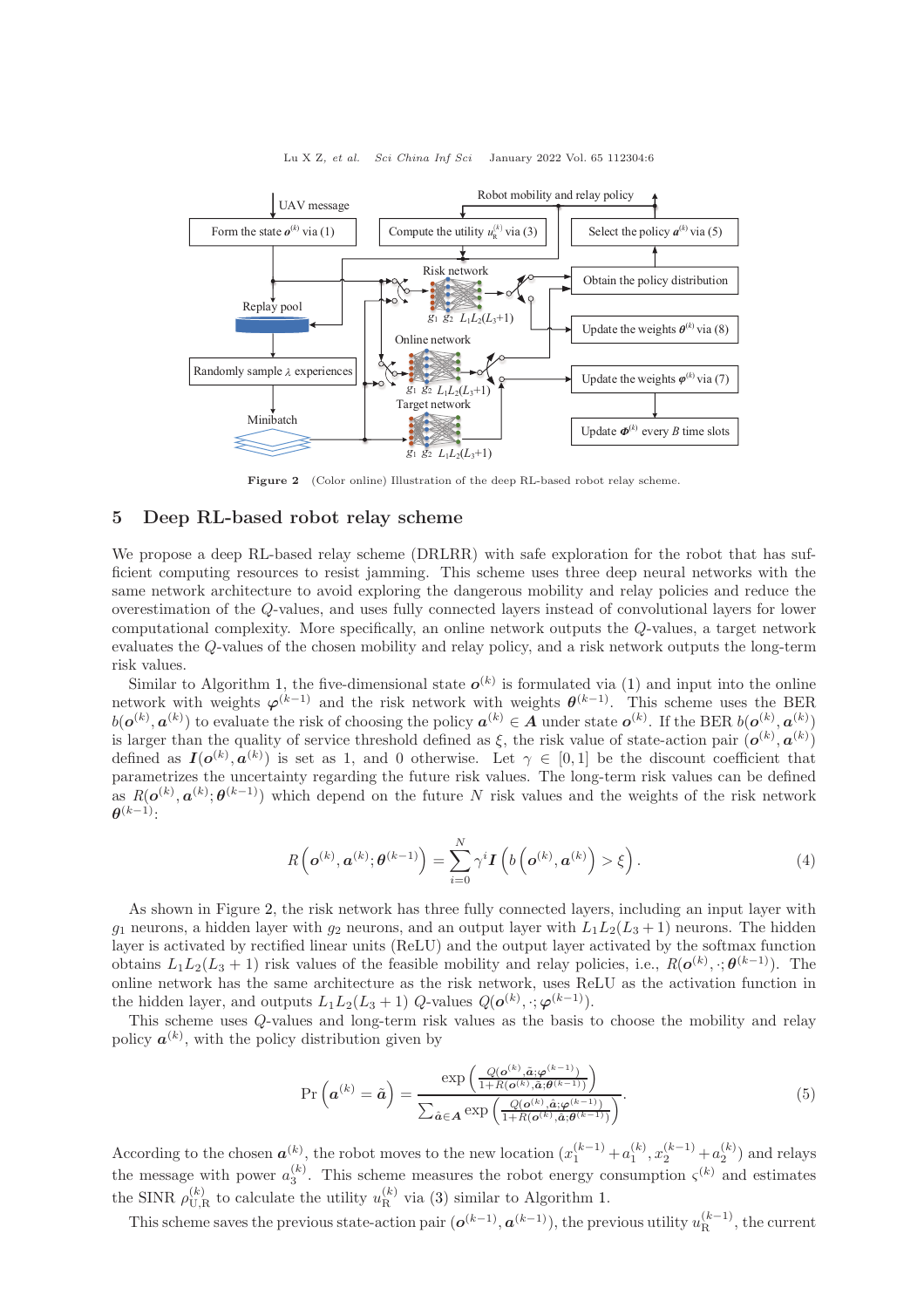#### <span id="page-6-1"></span>Lu X Z, et al. Sci China Inf Sci January 2022 Vol. 65 112304:7

state  $o^{(k)}$ , and the previous risk value  $I(b(o^{(k-1)}, a^{(k-1)}) > \xi)$  as the robot relay experience given by

<span id="page-6-2"></span>
$$
\vartheta^{(k)} = \left\{ \mathbf{o}^{(k-1)}, \mathbf{a}^{(k-1)}, u_{\mathcal{R}}^{(k-1)}, \mathbf{o}^{(k)}, \mathbf{I} \left( b \left( \mathbf{o}^{(k-1)}, \mathbf{a}^{(k-1)} \right) > \xi \right) \right\},\tag{6}
$$

which is input to the replay pool defined as M. By randomly sampling  $\lambda$  relay experiences  $[\vartheta^{(m(j))}]_{1\leqslant j\leqslant\lambda}$ from M, this scheme applies the stochastic gradient decent algorithm in [\[16\]](#page-12-15) to update the weights  $\varphi^{(k)}$ and  $\theta^{(k)}$ , with  $m(j) \sim U(1, k)$ . With the same network architecture in the online network, a target network with weights  $\phi^{(k-1)}$  uses the sampled  $\lambda$  relay experiences to estimate the target Q-values defined as  $Q(\bm{o}^{(k)},\cdot;\bm{\phi}^{(k-1)})$  and update the online network weights  $\bm{\varphi}^{(k)}$  [\[31\]](#page-12-30). More specifically, the online network weights  $\varphi^{(k)}$  are updated to minimize the mean square error between the Q-values and the target Q-values as follows:

$$
\varphi^{(k)} = \arg \min_{\varphi'} \frac{1}{\lambda} \sum_{j=1}^{\lambda} \left( u_{\mathcal{R}}^{(m(j)-1)} + \beta Q \left( \mathbf{o}^{(m(j))}, \arg \max_{\mathbf{a'} \in \mathcal{A}} Q \left( \mathbf{o}^{(m(j))}, \mathbf{a'}; \varphi^{(k-1)} \right); \phi^{(k-1)} \right) - Q \left( \mathbf{o}^{(m(j)-1)}, \mathbf{a}^{(m(j)-1)}; \varphi' \right) \right)^2.
$$
\n(7)

The risk network weights  $\theta^{(k)}$  are updated with the stochastic gradient decent algorithm as follows:

<span id="page-6-3"></span>
$$
\boldsymbol{\theta}^{(k)} = \arg\min_{\boldsymbol{\theta}'} \frac{1}{\lambda} \sum_{j=1}^{\lambda} \left( \boldsymbol{I} \left( b \left( \boldsymbol{o}^{(m(j)-1)}, \boldsymbol{a}^{(m(j)-1)} \right) > \xi \right) + \beta \min_{\boldsymbol{a'} \in \mathcal{A}} R \left( \boldsymbol{o}^{(m(j))}, \boldsymbol{a'}; \boldsymbol{\theta}^{(k-1)} \right) \right) - R \left( \boldsymbol{o}^{(m(j)-1)}, \boldsymbol{a}^{(m(j)-1)}; \boldsymbol{\theta'} \right) \right)^2.
$$
 (8)

The target network weights  $\phi^{(k)}$  are updated with the online network weights  $\varphi^{(k)}$  every B time slots to avoid the instability exploration, as shown in Algorithm [2.](#page-6-0)

<span id="page-6-0"></span>Algorithm 2 Deep RL-based robot relay scheme

1: Initialize  $\gamma$ ,  $\beta$ ,  $A$ ,  $\boldsymbol{o}^{(0)}$ ,  $\boldsymbol{a}^{(0)}$ ,  $\boldsymbol{\varsigma}^{(0)}$ ,  $\boldsymbol{x}^{(0)}$ ,  $b^{(0)}$ ,  $N$ ,  $\lambda$ ,  $B$ ,  $\mathcal{M} = \emptyset$ ,  $\boldsymbol{\varphi}^{(0)}$ ,  $\boldsymbol{\theta}^{(0)}$  and  $\boldsymbol{\phi}^{(0)}$ ; 2: for  $k = 1, 2, ...$  do 3: Measure  $p_j^{(k)}$  and  $r^{(k)}$ ; 4: Observe  $(x_1^{(k-1)}, x_2^{(k-1)})$ ; 5: Form  $o^{(k)}$  via [\(1\)](#page-4-1); 6: Input  $o^{(k)}$  to the online network and the risk network; 7: Risk network outputs,  $R(\boldsymbol{o}^{(k)}, \cdot; \boldsymbol{\theta}^{(k-1)});$ 8: Online network outputs,  $Q(\boldsymbol{o}^{(k)}, \cdot; \boldsymbol{\varphi}^{(k-1)});$ 9: Choose  $a^{(k)}$  via [\(5\)](#page-5-1); 10: Move to location  $(x_1^{(k-1)} + a_1^{(k)}, x_2^{(k-1)} + a_2^{(k)});$ 11: Relay the UAV message with power  $a_3^{(k)}$ ; 12: Receive the feedback from the BS; 13: Obtain  $b^{(k)}$ ,  $\rho_{\text{R},\text{B}}^{(k)}$  and  $\rho_{\text{U},\text{B}}^{(k)}$ ; 14: Measure  $\varsigma^{(k)}$ ; 15: Estimate  $\rho_{U,R}^{(k)}$ ; 16: Calculate  $u_{\rm R}^{(k)}$  via [\(3\)](#page-4-3); 17: Save  $\vartheta^{(k)}$  via [\(6\)](#page-6-1); 18:  $\mathcal{M} = \mathcal{M} \cup \vartheta^{(k)}$ ; 19: if  $k > \lambda$  then 20: Randomly choose  $\lambda$  relay experiences from  $\mathcal{M}, [\vartheta^{(m(j))}]_{1 \leqslant j \leqslant \lambda};$ 21: Update  $\varphi^{(k)}$  via [\(7\)](#page-6-2); 22: Update  $\boldsymbol{\theta}^{(k)}$  via [\(8\)](#page-6-3); 23: if k mod  $B = 0$  then 24:  $\phi^{(k)} \leftarrow \varphi^{(k)}$ ; 25: end if 26: end if  $27<sub>1</sub>$  end for

# 6 Performance analysis

We provide the computational complexity, the lower bounds including the BER and the energy consumption, and the utility upper bound of the proposed robot relay schemes. More specifically, the robot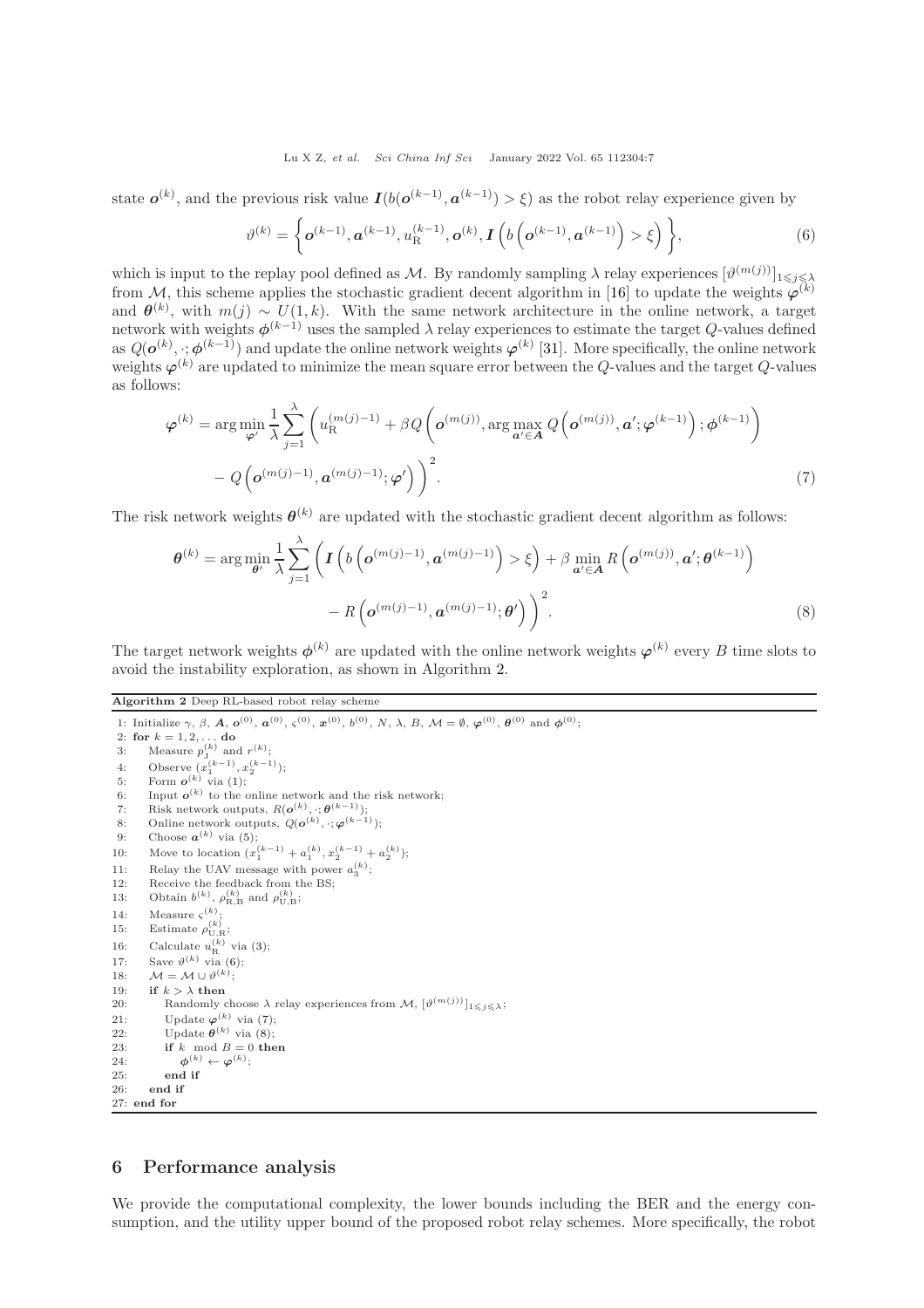relay process is formulated as a robot relay anti-jamming game, where the robot chooses the moving policy  $a_1 \in [-X, X]$  and  $a_2 \in [-Y, Y]$  and its relay power  $a_3 \in [0, P_R]$ , and the jammer selects its power  $z \in [0, P<sub>J</sub>]$ . Both the robot and the jammer aim to maximize their utility with reduced energy consumption.

For simplicity, the channel gains of the UAV-BS/robot link, jammer-BS/robot link, and robot-BS link are assumed to be a constant. The robot energy consumption consists of the transmission and moving energy consumption, which is modeled as

<span id="page-7-1"></span><span id="page-7-0"></span>
$$
\varsigma = c_2 a_3 + c_3 \sqrt{a_1^2 + a_2^2},\tag{9}
$$

where  $c_2$  is the unit transmission energy consumption, and  $c_3$  is the unit moving energy consumption. By [\(3\)](#page-4-3) and [\(9\)](#page-7-0), we have the robot utility given by

$$
u_{\rm R}(\mathbf{a},z) = \max\left\{\min\left\{\frac{P_{\rm U}h_{\rm U,R}}{zh_{\rm J,R} + \sigma^2}, \frac{a_3h_{\rm R,B}}{zh_{\rm J,B} + \sigma^2}\right\}, \frac{P_{\rm U}h_{\rm U,B}}{zh_{\rm J,B} + \sigma^2}\right\} - c_1c_2a_3 - c_1c_3\sqrt{a_1^2 + a_2^2}.\tag{10}
$$

The UAV message is assumed to use the binary phase-shift keying in the transmission, and the resulting BER is given by

$$
b = \frac{1}{2} \text{erfc}\left(\sqrt{\max\left\{\min\left\{\frac{P_{\text{U}}h_{\text{U,R}}}{zh_{\text{J,R}} + \sigma^2}, \frac{a_3h_{\text{R,B}}}{zh_{\text{J,B}} + \sigma^2}\right\}, \frac{P_{\text{U}}h_{\text{U,B}}}{zh_{\text{J,B}} + \sigma^2}\right\}}\right). \tag{11}
$$

By choosing the jamming power  $z$  ranging from zero to  $P_J$ , the jammer aims to degrade the robot utility and improve its own utility defined as  $u<sub>J</sub>$ , which is modeled based on the robot utility  $u<sub>R</sub>$  and the jamming energy consumption as follows:

<span id="page-7-9"></span><span id="page-7-7"></span><span id="page-7-6"></span><span id="page-7-2"></span>
$$
u_{\mathrm{J}}\left(\mathbf{a},z\right)=-u_{\mathrm{R}}-c_{4}z,\tag{12}
$$

where  $c_4$  is the unit jamming energy consumption.

Theorem 1. The bounds of the RL based robot relay scheme are given by

$$
\varsigma = c_2 P_{\rm R},\tag{13}
$$

$$
b = \frac{1}{2} \text{erfc}\left(\sqrt{\frac{P_{\text{R}} h_{\text{R,B}}}{P_{\text{J}} h_{\text{J,B}} + \sigma^2}}\right),\tag{14}
$$

<span id="page-7-8"></span><span id="page-7-3"></span>
$$
u_{\rm R} = \frac{P_{\rm R} h_{\rm R,B}}{P_{\rm J} h_{\rm J,B} + \sigma^2} - c_1 c_2 P_{\rm R},\tag{15}
$$

if

$$
\max\left\{c_1c_2\left(P_Jh_{\rm J,B}+\sigma^2\right),\frac{P_{\rm U}h_{\rm U,B}(P_{\rm J}h_{\rm J,B}+\sigma^2)}{P_{\rm R}},\frac{c_4(P_{\rm J}h_{\rm J,B}+\sigma^2)^2}{P_{\rm R}h_{\rm J,B}}\right\}\leqslant h_{\rm R,B}\leqslant\frac{P_{\rm U}h_{\rm U,R}}{P_{\rm R}(P_{\rm J}h_{\rm J,R}+\sigma^2)}.\tag{16}
$$

*Proof.* By [\(10\)](#page-7-1) and [\(12\)](#page-7-2), if Eq. [\(16\)](#page-7-3) holds,  $\forall z \in [0, P_J]$ , we have

$$
\frac{\partial^2 u_J([0,0,R_{\rm R}],z)}{\partial z^2} = -\frac{2P_{\rm R}h_{\rm R,B}h_{\rm J,B}^2}{(zh_{\rm J,B} + \sigma^2)^3} < 0,\tag{17}
$$

$$
\frac{\partial u_{\rm J}([0,0,P_{\rm R}],z)}{\partial z} = \frac{P_{\rm R}h_{\rm R,B}h_{\rm J,B}}{(zh_{\rm J,B} + \sigma^2)^2} - c_4 \geq 0. \tag{18}
$$

Thus, we have

$$
u_{\mathcal{J}}([0,0,P_{\mathcal{R}}], P_{\mathcal{J}}) \geqslant u_{\mathcal{J}}([0,0,P_{\mathcal{R}}], z). \tag{19}
$$

Let

<span id="page-7-5"></span><span id="page-7-4"></span>
$$
n(a_1, a_2) = -c_1 c_3 \sqrt{a_1^2 + a_2^2}, \tag{20}
$$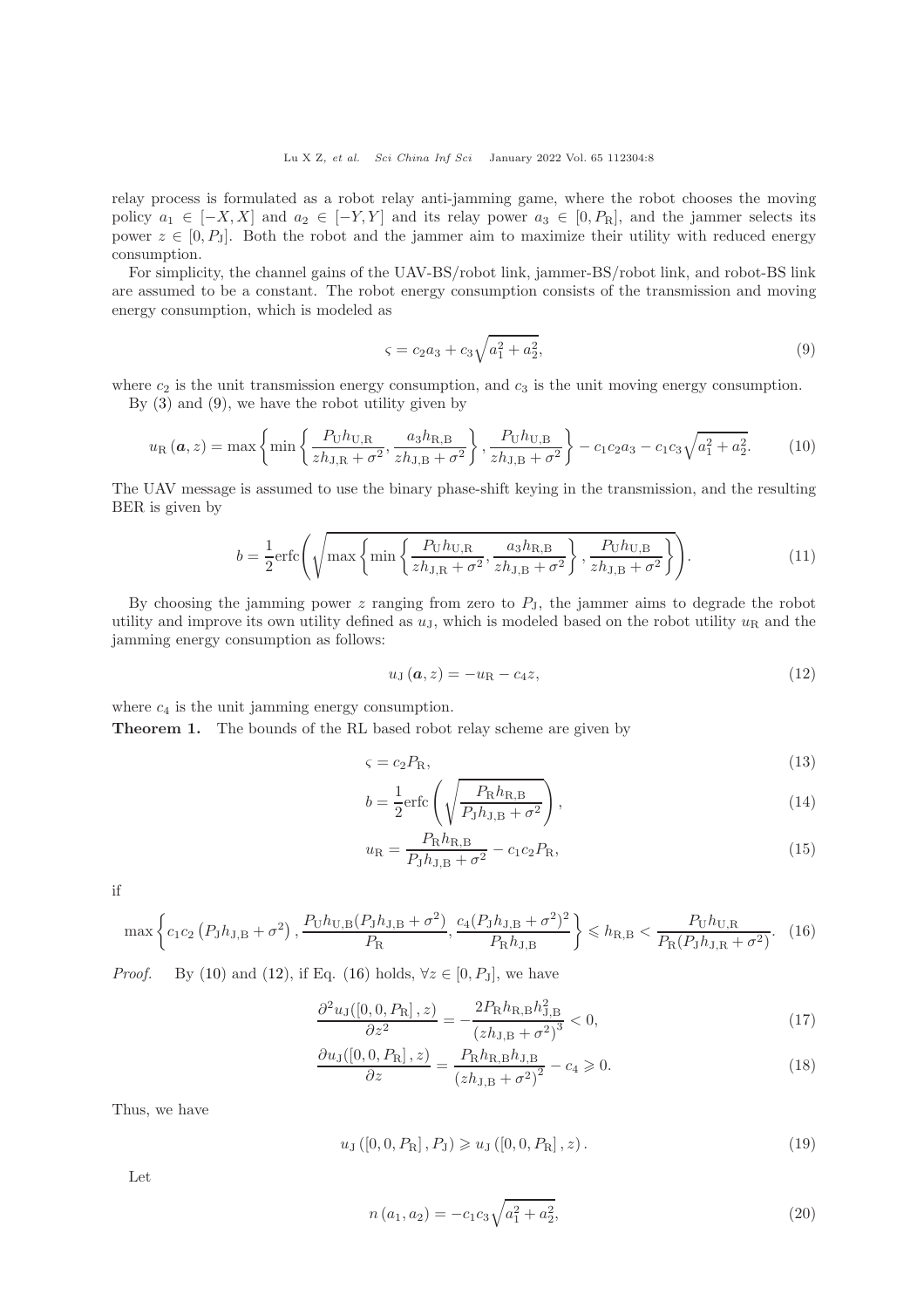and  $\forall a_1 \in [-X, X]$  and  $a_2 \in [-Y, Y]$ , we have

<span id="page-8-0"></span>
$$
n(0,0) \geqslant n(a_1, a_2). \tag{21}
$$

Thus,  $n(a_1, a_2)$  is maximized at  $(a_1^*, a_2^*) = (0, 0)$ . Let

$$
l(a_3) = \max\left\{\min\left\{\frac{P_{\rm U}h_{\rm U,R}}{P_{\rm J}h_{\rm J,R} + \sigma^2}, \frac{a_3h_{\rm R,B}}{P_{\rm J}h_{\rm J,B} + \sigma^2}\right\}, \frac{P_{\rm U}h_{\rm U,B}}{P_{\rm J}h_{\rm J,B} + \sigma^2}\right\} - c_1c_2a_3,
$$
\n(22)

and  $\forall a_3 \in [0, P_R]$ , if Eq. [\(16\)](#page-7-3) holds, we have

$$
\frac{dl(a_3)}{da_3} = \frac{h_{R,B}}{P_J h_{J,B} + \sigma^2} - c_1 c_2 \geqslant 0.
$$
\n(23)

Thus,  $l(a_3)$  is maximized at  $a_3^* = P_R$ . By [\(10\)](#page-7-1), [\(20\)](#page-7-4) and [\(22\)](#page-8-0), we have

$$
u_{\rm R}(\mathbf{a}, P_{\rm J}) = n(a_1, a_2) + l(a_3). \tag{24}
$$

As both  $a_1$  and  $a_2$  are independent with  $a_3$ , we have

<span id="page-8-1"></span>
$$
u_{\rm R}([0, 0, P_{\rm R}], P_{\rm J}) \geqslant u_{\rm R}(\mathbf{a}, P_{\rm J}). \tag{25}
$$

Thus, by [\(19\)](#page-7-5) and [\(25\)](#page-8-1), we have that  $([0, 0, P<sub>R</sub>], P<sub>J</sub>)$  is a Nash equilibrium of the robot relay game. Hence, according to  $(9)$ – $(11)$ , we have the bounds given by  $(13)$ – $(15)$ .

Remark 1. The robot stays in a fixed location and relays the UAV message to the BS with its maximum power  $P_R$  against the jammer who sends jamming signals with maximum power  $P_I$ , if the channel gain of the robot-BS link satisfies the bounds that depend on the transmit power of the UAV, the robot and the jammer, as shown in [\(16\)](#page-7-3). The robot energy consumption given by [\(13\)](#page-7-7) only relies on the relay power. Both the robot maximum relay power and the maximum jamming power affect the BER of the UAV messages given by [\(14\)](#page-7-9).

The computational complexity of DRLRR relies on the complexity of the three networks in the forward and backward propagations. Both the online network and the risk network update their weights with the forward and backward propagations, and the target network updates the weights with the backward propagation.

According to [\[32\]](#page-12-31), the number of the multiplications in the forward propagation defined as  $\varepsilon_1$  relies on the input size 5, the output size  $L_1L_2(L_3 + 1)$  and the sample relay experience size  $\lambda$ , and is given by

$$
\varepsilon_1 = 6\lambda g_1 + \lambda (g_1 + 1) g_2 + \lambda L_1 L_2 (g_2 + 1) (L_3 + 1). \tag{26}
$$

Similarly, the number of the multiplications in the backward propagation defined as  $\varepsilon_2$  is given by

$$
\varepsilon_2 = 12\lambda g_1 + 2\lambda (g_1 + 1) g_2 + 3\lambda L_1 L_2 (g_2 + 1) (L_3 + 1).
$$
 (27)

**Theorem 2.** The computational complexity of QTC in [\[11\]](#page-12-10) at time slot k is  $O(L_1L_2L_3)$ , that of RLRR in Algorithm [1](#page-4-0) is  $O(ML_1L_2L_3)$  $O(ML_1L_2L_3)$  $O(ML_1L_2L_3)$ , and that of DRLRR in Algorithm 2 is given by

$$
\psi = O(g_2 \lambda L_1 L_2 L_3). \tag{28}
$$

*Proof.* According to [\[33\]](#page-12-32), QTC in [\[11\]](#page-12-10) has the computational complexity given by  $O(L_1L_2L_3)$ . Compared with QTC, our proposed RLRR scheme maps the state into M active tiles to compute the Q-values in each time slot. Thus, the computational complexity of RLRR in Algorithm [1](#page-4-0) is  $O(ML_1L_2L_3)$ .

According to [\[32\]](#page-12-31), the computational complexity of the proposed DRLRR in Algorithm [2](#page-6-0) at time slot  $k$  is given by

$$
\psi = O(2\varepsilon_1 + 3\varepsilon_2) \tag{20}
$$

$$
= O\left(\lambda \left(48g_1 + 8(g_1 + 1)g_2 + 11(g_2 + 1)(L_1 + 1)L_2L_3\right)\right)
$$
\n
$$
= O\left(\lambda \left(g_1 + \left(g_2 + 1\right)g_1 + \left(g_1 + 1\right)\left(I_1 + 1\right)L_1\right)\right)
$$
\n(29)

$$
= O\left(\lambda \left(g_1 + (g_1 + 1)g_2 + (g_2 + 1)(L_1 + 1)L_2L_3\right)\right) \tag{30}
$$

$$
= O(g_1\lambda + g_1g_2\lambda + g_2\lambda L_1L_2L_3)
$$
\n(31)

$$
=O\left(g_1g_2\lambda + g_2\lambda L_1L_2L_3\right) \tag{32}
$$

$$
=O\left(g_2\lambda L_1 L_2 L_3\right). \tag{33}
$$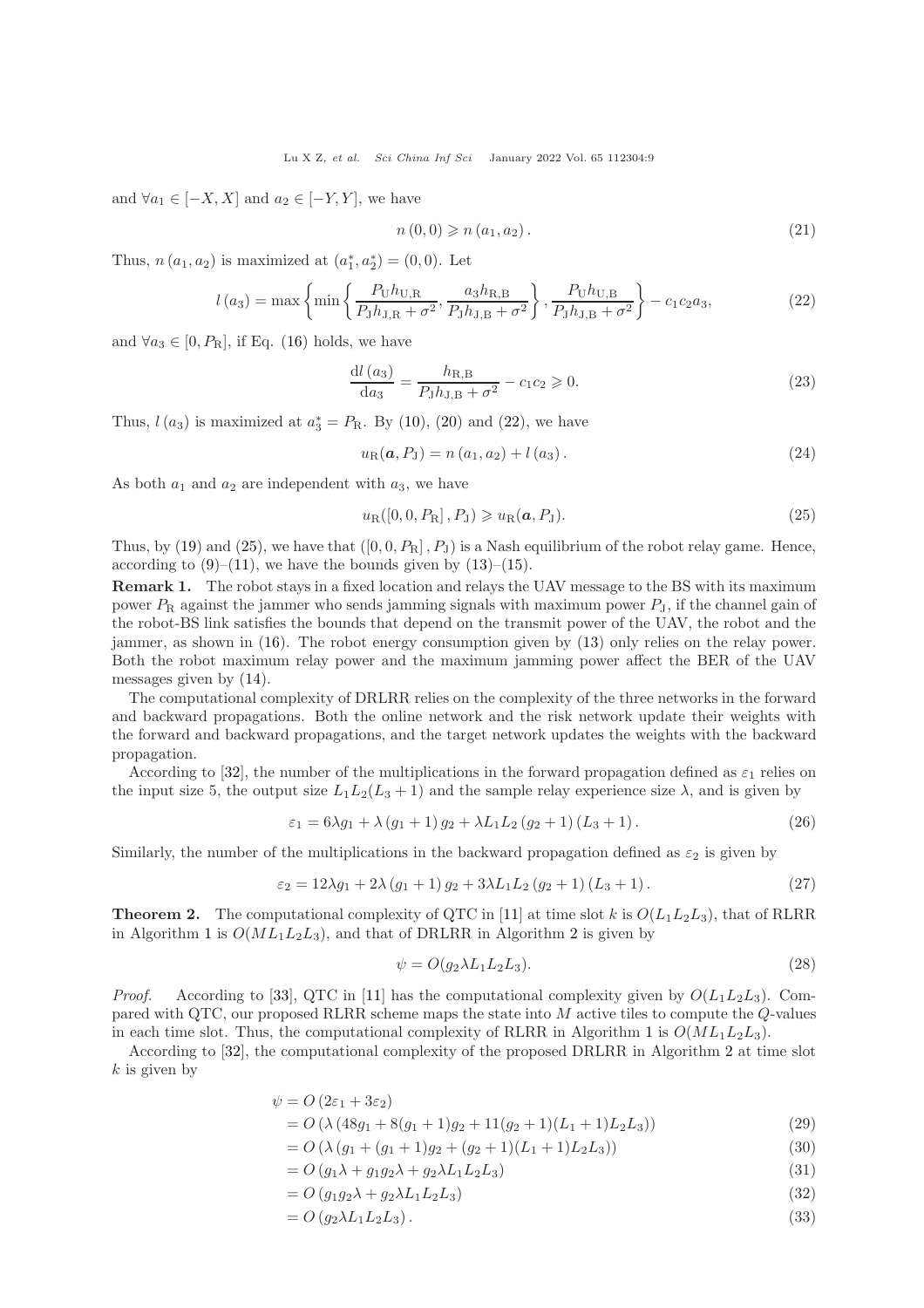Lu X Z, et al. Sci China Inf Sci January 2022 Vol. 65 112304:10

<span id="page-9-0"></span>

Figure 3 (Color online) Simulation settings of a robot aided UAV-ground communication system against a jammer located at (350, 0, 0) m that chooses the jamming power from {0, 2.5, 5, 7.5, 10} mW, in which a robot forwards the UAV messages with relay power ranging from zero to 200 mW.

Remark 2. The computational complexity of RLRR increases with the number of the exploration samples, the number of the mapped active tiles, and the number of feasible mobility and relay policies of the robot. The computational complexity of DRLRR also depends on the sample relay experience size and the number of neurons in the hidden layer. DRLRR in Algorithm [2](#page-6-0) that has higher computational complexity than RLRR enables the robot with enough computing resources to optimize the mobility and relay policy with reduced sample complexity.

# 7 Simulation results

We perform simulations based on a typical UAV-ground communication system at the center frequency 2.452 GHz to evaluate the performance of the robot relay schemes, with the initial topology as shown in Figure [3.](#page-9-0) A three-dimensional coordinate system is considered, and the robot is assumed to only move along the x-axis in the simulations. A UAV located at  $(0, 0, 100)$  m uses the camera sensor to collect the traffic information and aims to send the collected data to the BS located at  $(300, 0, 0)$  m with power 100 mW and frequency 2.452 GHz [\[34\]](#page-12-33), whose channel gain changes between  $3.5 \times 10^{-13}$  and  $4.0 \times 10^{-13}$ .

The robot initially located at (160, 0, 0) m chooses the moving distance from zero to 5 m and then moves to a new location with 2 mJ unit energy consumption. The channel gain from the UAV to the robot changes between  $1.6 \times 10^{-12}$  and  $2.5 \times 10^{-11}$ . According to the practical robots following SRRC such as RoboMaster S1, the robot relays the UAV messages with power chosen from zero to 200 mW and has 8 levels [\[35\]](#page-12-34). The channel gain of the robot-BS link is assumed to follow a log-distance path loss model with exponent 3 according to [\[18\]](#page-12-17), and the transmission cost coefficient is 0.005. According to [\[36\]](#page-12-35), the quality of service threshold is chosen as  $10^{-3}$ .

A smart jammer at a fixed location (350, 0, 0) m uses a universal software radio peripheral to eavesdrop on the transmission channel status of the UAV and applies Q-learning to choose its power from  $\{0, 2.5, 5, 7.5, 10\}$  mW with jamming cost coefficient 0.01. The jammer sends jamming signals to the robot and the BS with both the channel gains following the log-distance path loss channel model in [\[18\]](#page-12-17), and the corresponding exponents are given by 3 and 3.9, respectively. The noise power received by both the robot and the jammer is  $10^{-14}$  mW according to [\[34\]](#page-12-33).

The learning parameters are chosen according to the simulated training results not shown here with reduced BER, outage probability and energy consumption. More specifically, the learning rate and the discount factor are chosen as 0.8 and 0.6, respectively. The feasible states are mapped into 16 tilings, with each tiling consisting of 1280 tiles. The robot randomly chooses 64 relay experiences in each time slot to update the weights of both the online and risk networks, and updates the target network weights every 50 time slots. The three fully connected layers of each network have 5, 256 and 27 neurons, respectively. In the simulations, each time slot lasts 6 s.

As shown in Figure [4,](#page-10-0) the BER of the UAV message, the outage probability and the robot energy consumption decrease with time, and the robot utility increases with time. For example, RLRR decreases the BER from 5.5‰ to 1.2‰, reduces the outage probability from 79.3% to 32.0%, and saves the robot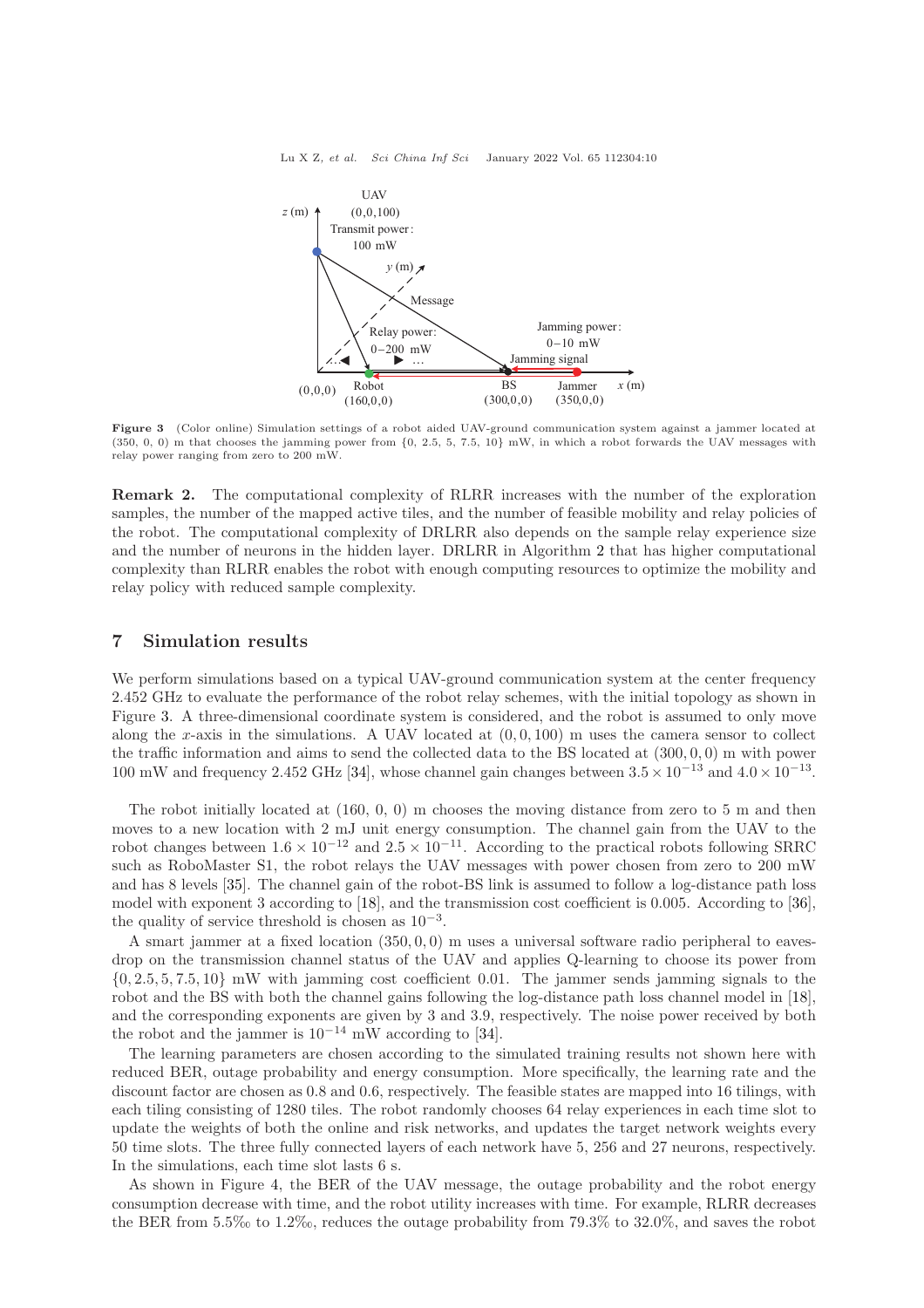<span id="page-10-0"></span>

Lu X Z, et al. Sci China Inf Sci January 2022 Vol. 65 112304:11

Figure 4 (Color online) Performance of the relay schemes in a robot aided UAV-ground communication system against a smart jammer whose maximum jamming power is 10 mW as shown in Figure [3.](#page-9-0) (a) BER; (b) outage probability; (c) energy consumption; (d) utility.

energy from 7.4 to 1.1 mJ after 1500 time slots, which satisfies the quality of service requirement for a typical UAV-ground communication system in [\[36\]](#page-12-35).

Our proposed relay schemes outperform the benchmark QTC in [\[11\]](#page-12-10) by reducing the BER and the outage probability, saving the robot energy and increasing the utility. For example, the proposed RLRR reduces the BER by 67.5%, the outage probability by 36.6%, and the robot energy by 31.4% and improves the utility by 50.7% at the 1500-th time slot compared with QTC. In addition, RLRR exceeds STUD in [\[6\]](#page-12-5) with 79.5% lower BER, 56.4% lower outage probability, and 26.1% less energy consumption after 1500 time slots. That is because RLRR uses a robot as a relay to provide a better transmission link, save the extra UAV moving energy consumption and avoid the sensing task failure caused by UAV mobility.

DRLRR outperforms RLRR soon after the start of the relay process, which reduces the BER by 94.2% to  $7 \times 10^{-5}$ , decreases the outage probability by 93.8% to 2.0%, saves the robot energy consumption by 23.0% to 0.9 mJ, and increases the utility by 50.2% after 1500 time slots. The performance gain results from the three fully connected layer based DNNs that avoid choosing the robot mobility and relay policies related to transmission failure, and provide a more stable estimation of the expected long-term utility. The deep RL based robot relay is more effective than RLRR for the robot with sufficient computational resources such as RoboMaster EP, and suffers from performance degradation for the robot without enough resources to support deep learning.

The performance averaged over 100 runs and 1000 time slots in Figure [5](#page-11-1) shows that our proposed relay schemes work well to resist a smart jammer whose maximum power changes from 10 to 50 mW. The BER, the outage probability and the robot energy consumption increase with the maximum jamming power, and the proposed schemes are more robust than QTC and STUD against strong jamming. For example, RLRR has BER lower than 2.6‰, outage probability lower than 43.6%, and energy consumption less than 1.1 mJ, if the maximum jamming power is lower than 50 mW. The performance gain of RLRR over QTC, including the BER, the outage probability and the energy consumption is greater than 64.4%, 18.6% and 38.5%, respectively, as the maximum jamming power changes between 10 and 50 mW. In addition, our scheme reduces the BER by 94.7%, decreases the outage probability by 53.7%, and saves the energy consumption by 30.2% compared with STUD even under strong jamming with power 50 mW. DRLRR further improves the performance in terms of the BER, the outage probability and the energy consumption by 62.4%, 62.5%, and 12.6%, respectively. As shown in Figure [5\(](#page-11-1)d), the utility of RLRR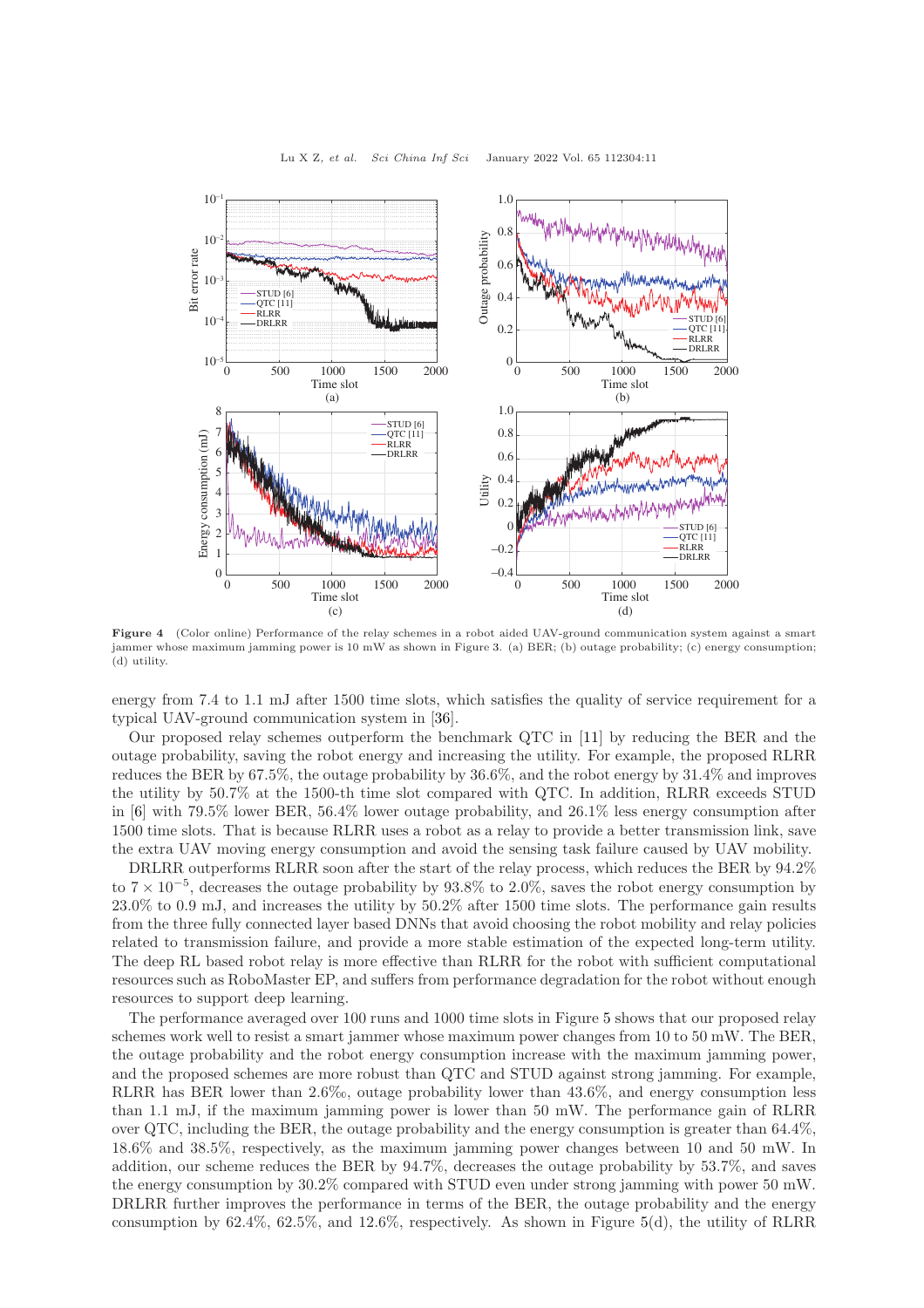<span id="page-11-1"></span>

Figure 5 (Color online) Performance of the robot relay schemes averaged over 100 runs and 1000 time slots against a smart jammer whose maximum jamming power is given by {10, 20, 30, 40, 50} mW. (a) BER; (b) outage probability; (c) energy consumption; (d) utility.

decreases with the maximum jamming power owing to the increase of the BER, the outage probability and the robot energy consumption. Its performance gain over QTC is higher than 28.1% even under severe jamming attacks, and DRLRR further improves the utility by 38.9%.

### 8 Conclusion

In this paper, we have proposed an RL-based robot relay scheme for UAVs in the presence of smart jamming attacks. By combining reinforcement learning with a tile coding technique, this scheme jointly optimizes the robot's moving distance and relay power with the goal of improving the UAV transmission quality and saving the robot energy. We have proposed a deep RL version with safe exploration that enables a robot with enough computing resources to choose the mobility and relay policy for a lower sample and computational complexity. The computational complexity is analyzed and the lower bounds containing the BER and the energy consumption are provided by deriving the Nash equilibrium of the robot relay game. Simulations have been performed based on a UAV-ground communication system against a smart jammer whose maximum jamming power is 10 mW, showing that the performance of the proposed RLRR and DRLRR exceeds the QTC [\[11\]](#page-12-10) by reducing 67.5% and 98.1% BER, reducing 36.6% and 96.0% outage probability, and saving 31.4% and 47.2% robot energy after 1500 time slots.

In the future, we plan to improve the energy efficiency that consists of both the propulsion power and transmit power by incorporating the UAV trajectory optimization. More specifically, our scheme can choose to optimize the UAV trajectory or the robot relay policy that consists of the relay power and mobility to improve the anti-jamming performance and energy efficiency.

Acknowledgements This work was supported by National Natural Science Foundation of China (Grant Nos. 61971366, 61731012), Fundamental Research Funds for the Central Universities (Grant No. 20720200077), and Natural Science Foundation of Fujian Province of China (Grant No. 2020J01430).

#### <span id="page-11-0"></span>References

1 You X, Wang C X, Huang J, et al. Towards 6G wireless communication networks: vision, enabling technologies, and new paradigm shifts. [Sci China Inf Sci,](https://doi.org/10.1007/s11432-020-2955-6) 2021, 64: 110301